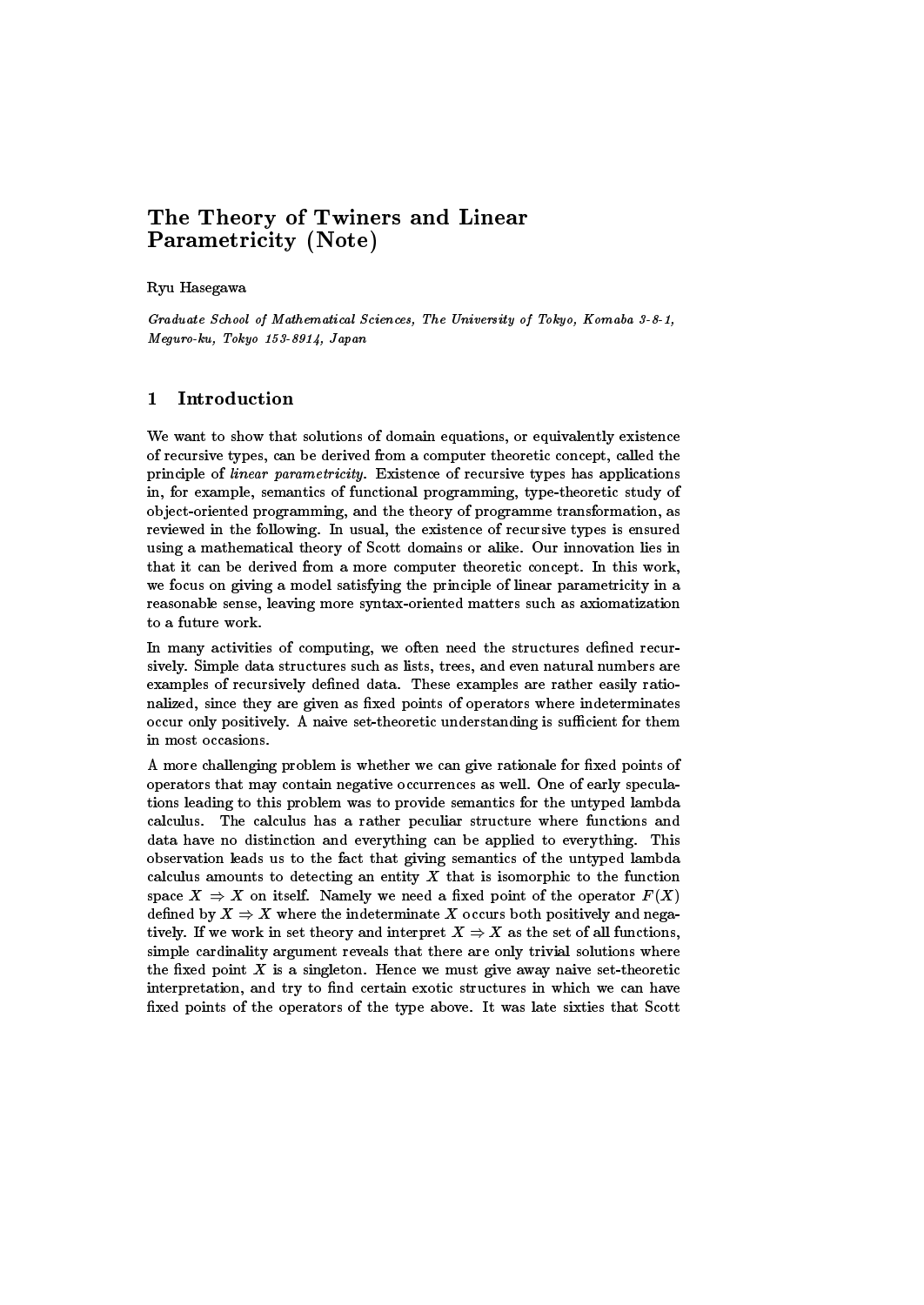finally gave a construction by which we can form fixed-points of such operators  $[18]$ . His construction uses certain (not even Hausdorff) topological spaces and continuous functions. Later the idea leaded to evoluation of domain theory [7], which nowadays is matured so as to be used as fundamental tools to give mathematical reasoning to programming languages.

Turning to more up-to-date topics, we still hold the same sort of problems in several situations. One of them comes from a type-theoretic study of objectoriented programming. During the attempt to pin down the essence of the ob ject-oriented programming in functional programming setting, several new ideas are discovered and imported into the traditional theory. These include how to incorporate the concepts of inheritance and self-reference. At an early stage, unfortunately, in the author's opinion, inheritance was emphasized too much. It was a vogue to adjoin the structure of partial orders to systems in order to interpret inheritance. However the author believes the concept of selfreference is equally or more important as the heart of ob ject-oriented programming and should be dealt with in suitable respects (to be fair, we remark that many systems pay attention to also self-reference properly). A philosophy of object-orientedness is that each definition of object should be self-contained (putting inheritance aside) so that the behaviour of an object is determined by information written in the definition of the object itself. As a natural consequence, there should be a mechanism with which certain methods, often called binary methods, can refer the object itself. For example, the definition of the ob jects of queues should contain the method to update queues, this method accessing the object itself and modifying it. To comprehend this phenomenon type-theoretically, we usually employ recursive types where indeterminates may occur negatively  $\begin{bmatrix} 1, 15, 17 \end{bmatrix}$ . Of course, the consistency of recursive types is a sensitive matter. A conceivable way to check it is to build mathematical semantics, employing domain theory.

Another example is taken from the theory of programme transformation. The fusion rule is a machinery to eliminate intermediate structures passed between two functional procedures, when they are composed. The rule asserts that, if two canonical functions from inductive types satisfy certain commutativity conditions, we can combine them into a single function so that intermediate return values are never created. Under lazy evaluation of functional programming, we can use also coinductive types as potentially infinite data types. The corresponding fusion rules can be defined for coinductive types as well. What is more interesting, however, occurs when inductive and coinductive types interact. Hylomorphism is by definition the composition of a canonical function into coinductive types  $\nu X. F(X)$  followed by a canonical function from inductive types  $\mu X. F(X)$ , provided that these coinductive and inductive types coincide, that is  $\nu X. F(X) = \mu X. F(X)$  [4, 11]. An advantage of hylomorphism is that intermediate structures can be always eliminated. But, to use this notion, we must assume that inductive types coincide coinductive types. At first sight,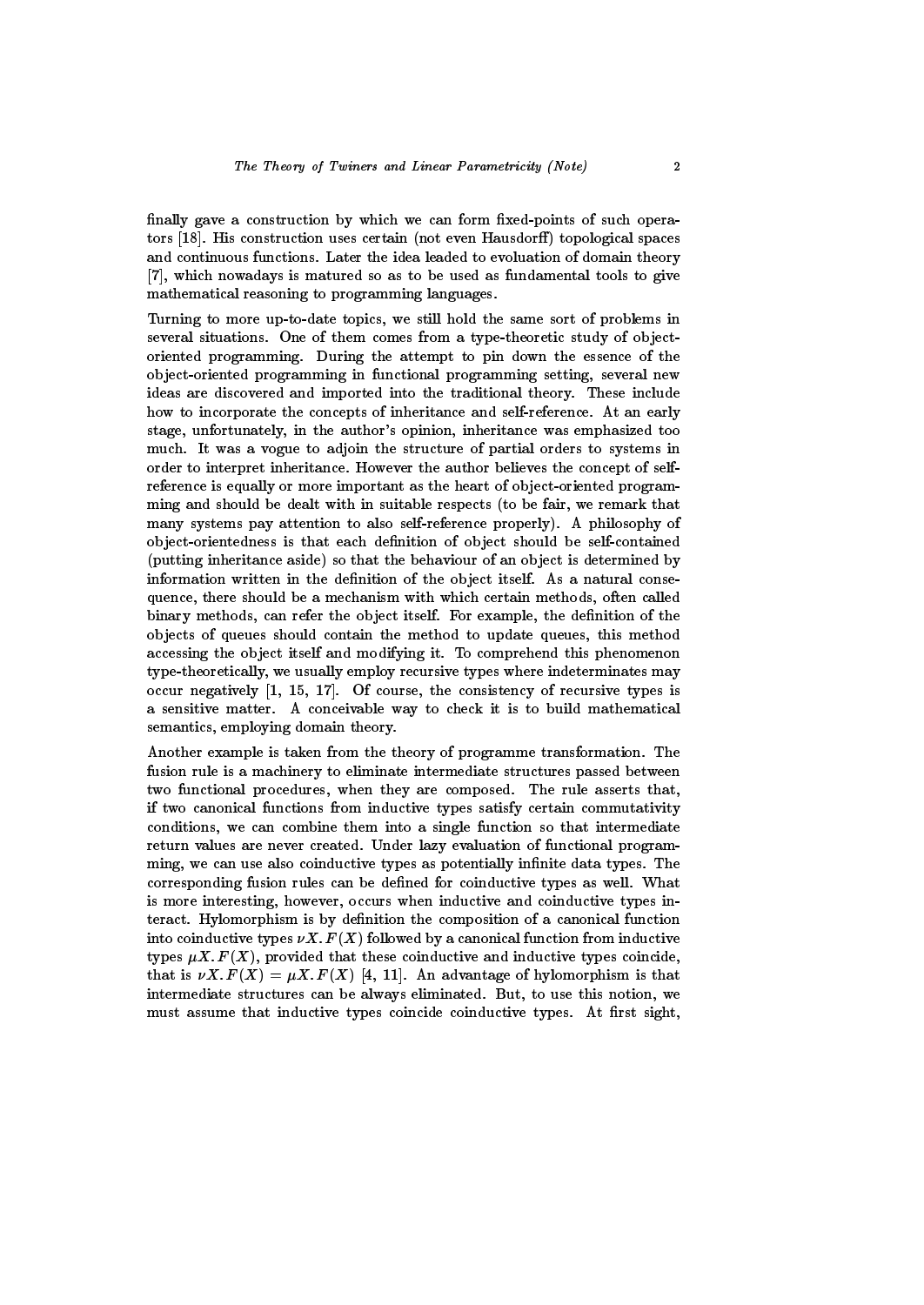this assumption looks rather unnatural. For example, intuitively, the inductive type for the operator  $1 + A \times A$  is that of finite lists of members of A while the coinductive type is that of possibly infinite sequences. We can show that the assumption of coincidence is equivalent to existence of recursive types under certain conditions. To ensure the notion of hylomorphism to be consistent, we must appeal to domain theory again.

Therefore many subjects rely on exquisite theory of Scott domains; from old problem of giving semantics to the untyped lambda calculus, to newer fields of theoretical computer science, e.g., ob ject-oriented programming and the theory of programme transformation. There is no doubt that domain theory was one of the most successful theories to give rigid foundations to the theory of programming. At this point, however, we want to address a fundamental query. Can the theory of programming be built only on Scott domains? Trained theoreticians may fully use domain theory as a vehicle for verification, whereas the working programmers (even the theoreticians themselves when they write actual codes) would not take Scott domains into account to understand how the programmes they write work. A role of semantics is to give an intuition of the behaviour of programmes. In this respect, domain theory is too apart from computational concepts programmers naturally bear in mind.

Our goal is to propose a computer theoretic concept from which we can derive the construction usually achieved by domain theory. Namely we want to have the same effect as domain thoery without appealing to Scott domains. The new concept is called linear parametricity. An advantage of our method is that we can obtain various results from a single principle, and that the principle of linear parametricity can be understood from a computer theoretic point of view.

Earlier we investigated the notion of (full) parametricity for polymorphic programming languages. The intuition behind parametricity can be easily understood computationally. That is, a polymorphic programme is called parametric if it makes no explicit use of information of types. Then the principle of parametricity assures that, if a polymorphic programme is parametric, it behaves in a uniform way, irrelevant of the types with which we substitute type-parameters. In earlier works, we studied the principle of parametricity from several perspectives, including categorical and logical ones, and demonstrated that this simple principle induce many nice properties [8, 9, 10]. However the principle of parametricity can coexist solely with a fragment of polymorphic languages where only terminating programmes matter. The property of languages allowing recursive programming contradicts to the categorical consequences of the principle.

Linear parametricity is a reduced version of full parametricity, and does not contradict to existence of recursive programmes. Furthermore, in accordance with recursive programmes, linear parametricity yields better results: solutions of domain equations, i.e, recursive types, which cannot be consequences of full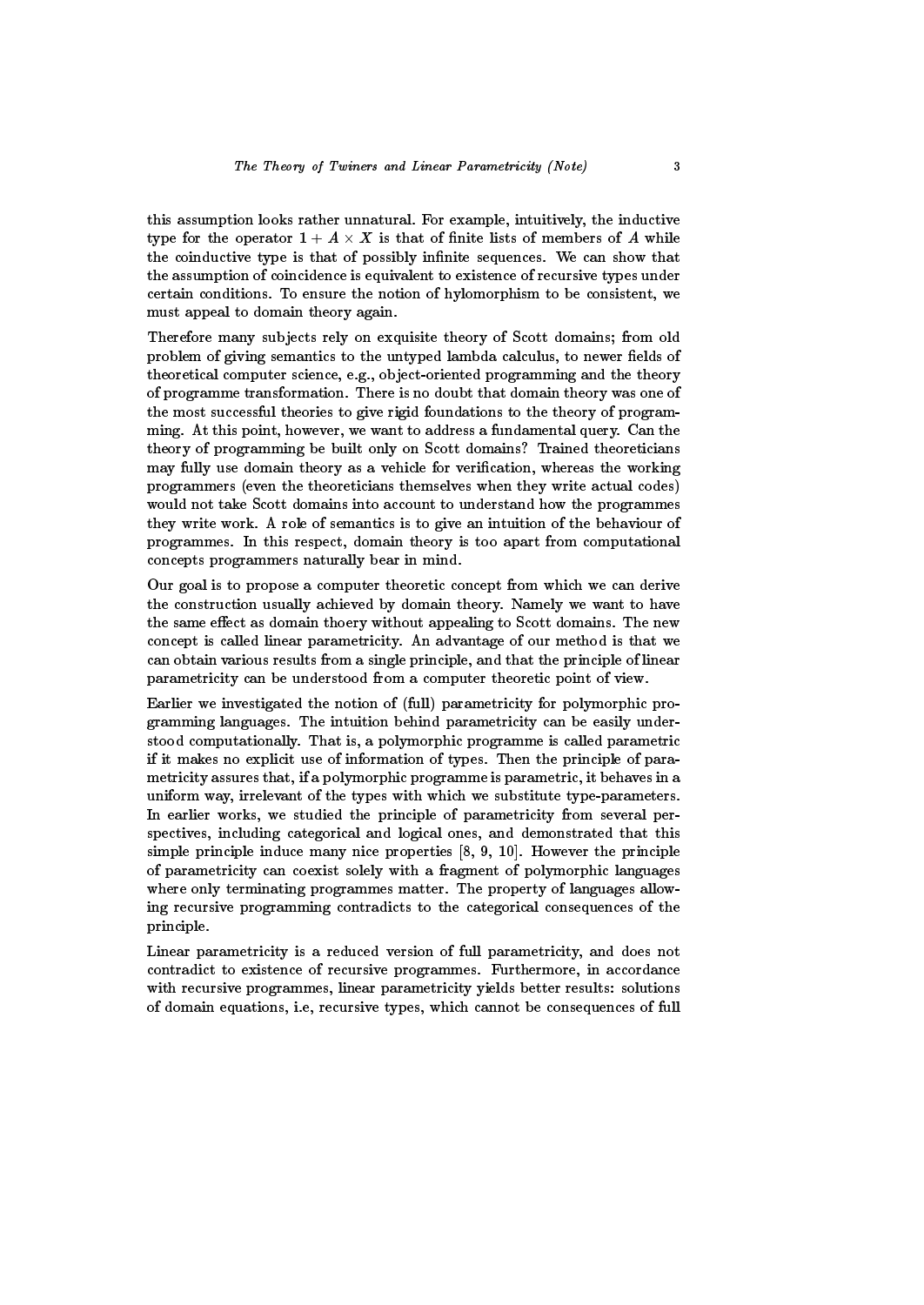parametricity. Linearity means the same thing as that in linear logic [5]. Namely linear parametricity is the principle of parametricity asserted in the context of linear logic. A similar approach is proposed in [16].

In this work, we develop a model of second order linear logic, using new mathematical stuffs called twiners, which may be interesting in their own right. They are extensions of Joyal's analytic functors [12, 13] and Girard's normal functors [6]. Into the twiner model of second order linear logic, we incorporate the notion of linear parametricity, and form a second more elaborate model satisfying the principle of linear parametricity. Finally we verify that, in the new model, we can solve domain equations using syntax of linear logic, rather than Scott  $D_{\infty}$ -style construction. It would take dozens of pages to fully expand the theory of twiners. So, in this paper, we must be content with overview of the theories, leaving details to the full paper in prepration.

## <sup>2</sup> First Model

We assume certain amount of knowledge in 2-category and bicategory theory. We refer the reader to standard literatures  $[14, 3]$ . To fix terminology, we use the following terms: pseudo-functors, quasi-natural transformations, and modifications.

A groupoid is a small category where every morphism has an inverse. In particular, if a groupoid has a single object only, the set of all morphisms forms a group. Conversely every group may be regarded as a groupoid with a single object. We note that, since every morphism of a groupoid  $A$  is invertible, the opposite category  $A^{op}$  is equivalent to  $A$  as groupoids. To distinguish objects etc. in  $A^{\text{op}}$  from those in A, we often use notation  $\bar{x}$  for the thing in  $A^{\text{op}}$  corresponding to x in A. We sometimes write the overline as in  $\overline{A}$  to denote the opposite groupoid itself.

A groupoid-enriched category is such that its homsets are endowed with the structure of groupoids satisfying certain conditions we do not specify here. It comes from standard enriched category theory by taking the category of all groupoids and all groupoid homomorphisms with cartesian product as a monoidal structure. We note that a groupoid-enriched category is nothing else than a 2-category where every 2-cells are invertible.

Example: (i) Gpoid is the groupoid-enriched category of all groupoids, all groupoid homomorphisms, and all natural transformations which turns out automotically to be isomorphisms.

(ii) For each groupoid A, the groupoid-enriched category  $G$  poid<sup>--</sup> is given by all pseudo-functors on A into Gpoid, all quasi-natural transformations, and all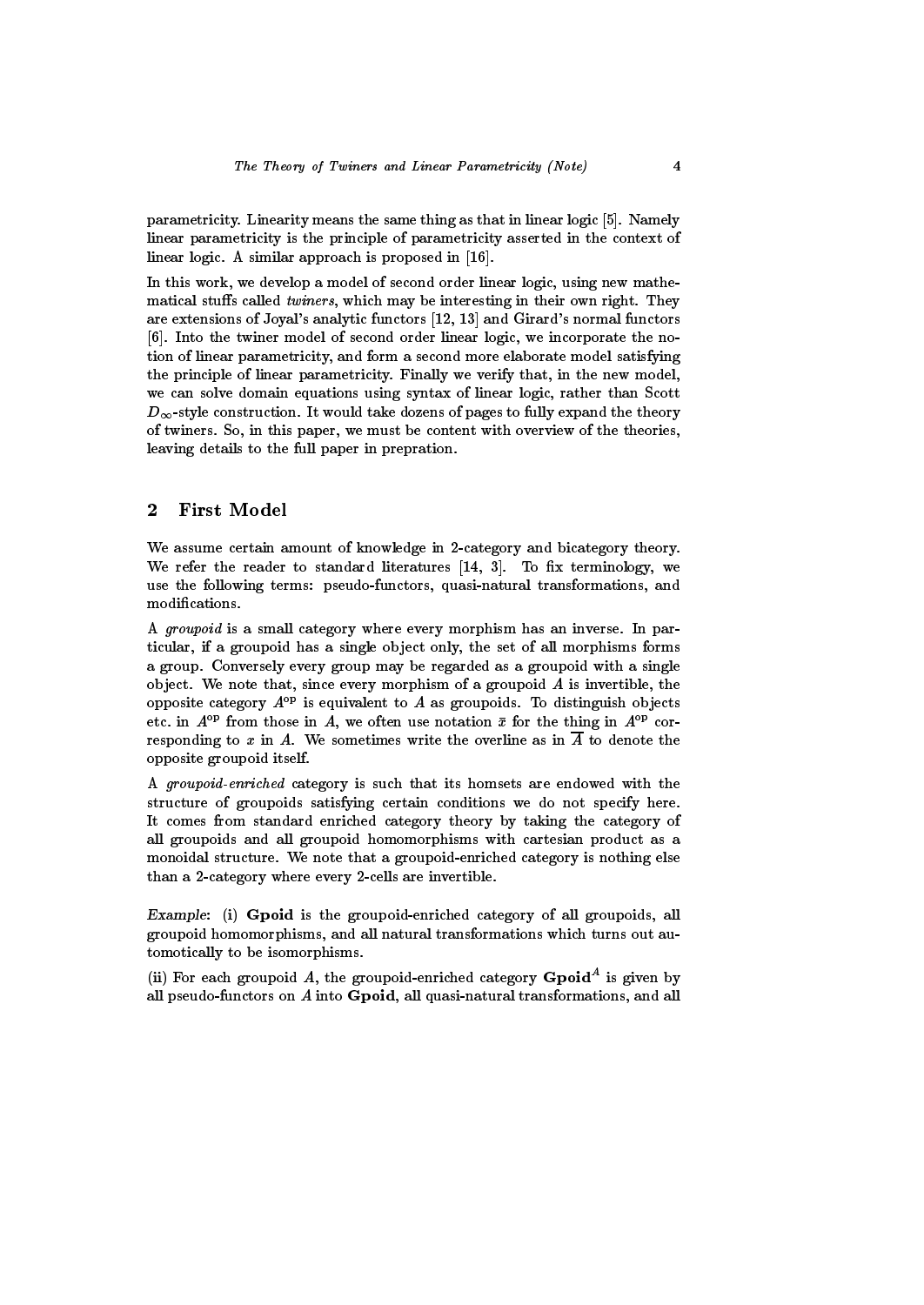modifications. By an analogy that an object of  ${\bf Set}^-$  for a group  $G$  is the same thing as a  $G\text{-set}$ , we call an object of  ${\bf Gpol}^A$  an  $A\text{-groupoid.}$ 

(iii) We can define the slice groupoid-enriched category  $\bf{Gpoid}/A$ , the objects of which are groupoid homomorphisms  $T\longrightarrow A$  on some groupoid T. We omit

### 2.1 Proposition

 $\boldsymbol{\mu}$ et A be a groupoid.

Biequivalence  $\bf{Gpol}^{\sim} \cong \bf{Gpol}$  A between groupoid-enriched categories holds.

The right-to-left direction of the biequivalence is given by the Grothendieck construction  $|2|$ . For each object t in Gpoid , we denote the groupoid over  $A$ obtained as the Grothendieck construction by either  $Gr(t)$  or, bollowing integral notation,  $\int_{x\in A} t[x]$ . In particular, an  $A^{\rm op}\times B$ -groupoid  $M$  corresponds to a span



taking  $A \cong A^{\mathrm{op}}$  into considertation. We call  $A^{\mathrm{op}} \times B$ -groupoids  $M$  biprofunctors from A into B as a generalization of profunctors, and write  $M : A \rightarrow B$ . We might regard such a biprofunctor  $M$  as a matrix of  $A$  columns and  $B$  rows. If  $N$  is a biprofunctor from  $B$  into  $C$ , we define the matrix composition  $NM$  :  $A \dashrightarrow C$  by  $(NM)[\bar{x},z] := \int_{y \in B} N[\bar{y},z] M[\bar{x},y].$  In terms of spans, the matrix composition corresponds to taking a bipuliback  $\mathcal{O}_M \times_B \mathcal{O}_N$ .

We can give the interpretation of the additive-multiplicative fragment of linear logic at this point. Each type is interpreted as a groupoid  $A$ . A term of type A is interpreted as an A-groupoid, that is, an object of  $G$ poid. We give the interpretations of types only, leaving those of terms to the full paper. If we identify types A with their interpretations, the interpretations are given as follows:

 $\llbracket A^\perp \rrbracket = A^{\rm op}$  $\blacksquare$  and  $\blacksquare$  $\begin{array}{ccccccc} \Vert A\otimes B\Vert&=&\Vert A\;\Im\; B\Vert&=&A\times B\end{array}$  $\parallel A \propto B \parallel$  =  $\parallel A \oplus B \parallel$  =  $A + B$  $\|1\|$  =  $\|1\|$  = 1  $\|$ [[>]] = [[0]] = ;:

and the contract of the contract of the contract of the contract of the contract of

In particular, the interpretation of linear implication is given as  $[[A - B]] =$  $A \cdot F \times D$ . Ivamely a term of type  $A \multimap D$  is interpreted as a biprofunctor from  $A$  into  $B$ .<br>To define the intepretation of exponential in linear logic, we introduce wreath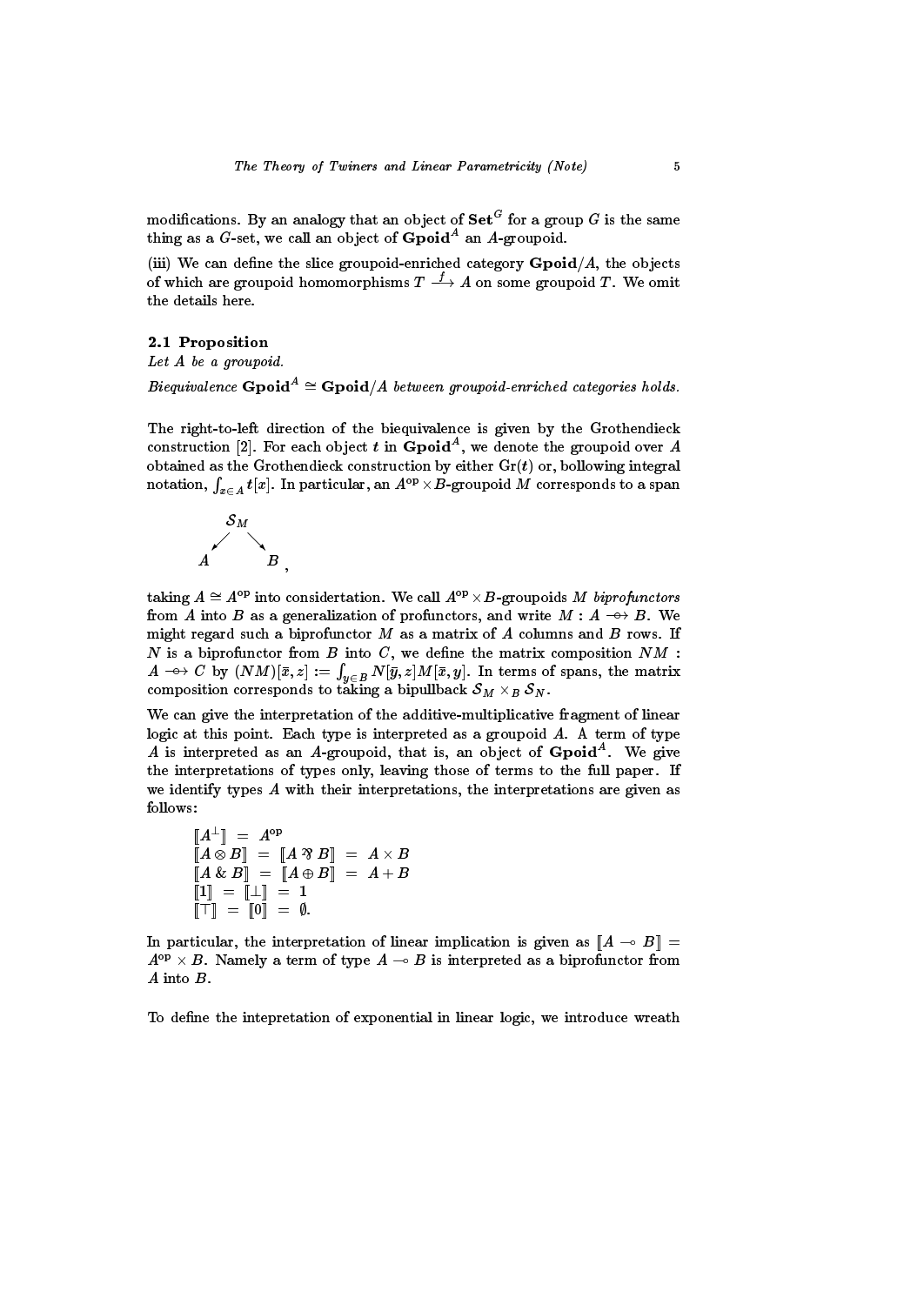product of groupoids. Let G be a groupoid endowed with a pseudo-functor  $G \stackrel{\varphi}{\longrightarrow} G$  poid. The wreath product A wr G is defined by the Grothendieck construction  $\int_{x\in G}\mathbf{Gpold}(\varphi(x),A).$  We remark that this concept is a generalization of the traditional wreath product of groups, occurring as a special case of semidirect product  $[19]$ . To be more general, if C is a groupoid-enriched category, we can define wreath product A wr G for each object  $A \in \mathbb{C}$  and a pseudo-functor  $G \stackrel{\varphi}{\longrightarrow} \mathbf{C}$  from a groupoid  $G$ , simply by putting the groupoid A wr G to be  $\int_{x \in G} \mathbf{C}(\varphi(x), A)$ . For the interpretation of linear logic, we must slightly extend groupoid  $G$  in definition of wreath product. We allow  $G$  to have a family  $C$  of empty components. Namely we formally consider  $G$  to be a pair of a groupoid  $G'$  and a set  $C$ . The contribution of one empty component to wreath product is a singleton as a sum over an empty set. Hence, for such a pair  $G$ , we define  $A$  wr  $G$  to be a direct sum of  $A$  wr  $G'$  and a disjoint groupoid  $(i.e., a set) C.$ 

### 2.2 Definition (of  $S$ )

An extended groupoid S is a direct sum of symmetric groups  $S_n$  where n ranges over the set N of natural numbers. For  $n = 0$ , we regard  $S_0$  to be an empty component in the sense above.

The interpretation of exponential is given as wreath product  $||A|| = A$  wr S. Accordingly  $||?A|| = A$  wr  $S^{op}$ , which is equivalent to A wr S.

Next we turn to second order variable types. We want to consider types such as  $X$  where X is a type variable. To interpret  $X$ , we are interested in the operation  $X \mapsto (X \text{ wr } S)$ . It turns out that (-) wr S is a 2-functor from Gpoid to itself. In general, (-) wr G for  $G \stackrel{\varphi}{\longrightarrow} \mathbf{C}$  is a 2-functor on  $\mathbf C$  into Gpoid

In a groupoid-enriched category C, we call a 1-cell  $A \stackrel{f}{\longrightarrow} B$  essentially onto if the groupoid homomorphism  $\mathbf{C}(B,X) \to \mathbf{C}(A,X)$  induced by composition is faithful for every object X. Likewise we call  $f$  surjective if  $\mathbf{C}(B,X) \to \mathbf{C}(A,X)$ is full and faithful for every  $X$ . An object  $A$  is biprojective iff the 2-functor  $\mathbf{C}(A, \cdot)$  carries surjections to surjections. We call A quasi-biprojective iff  $\mathbf{C}(A, \cdot)$ carries surjections to essentially onto groupoid homomorphisms. Moreover we call A finitely bipresentable iff  $C(A, -)$  preserves filtered bicolimits.

### 2.3 Theorem

Let  $C$  be a groupoid-enriched category having all bilimits and all filtered bicolimits, and let  $C \longrightarrow G$  boid be a pseudo-functor.

The following are equivalent.

(i) The pseudo-functor  $F$  is quasi-naturally equivalent to the 2-functor  $(\text{-})$  $wr\ G$ associated to a pseudo-functor  $G \stackrel{\varphi}{\longrightarrow} \mathbf{C}$  subject to the condition that  $\varphi(x)$ is nintery order table for every object  $x \in G$ .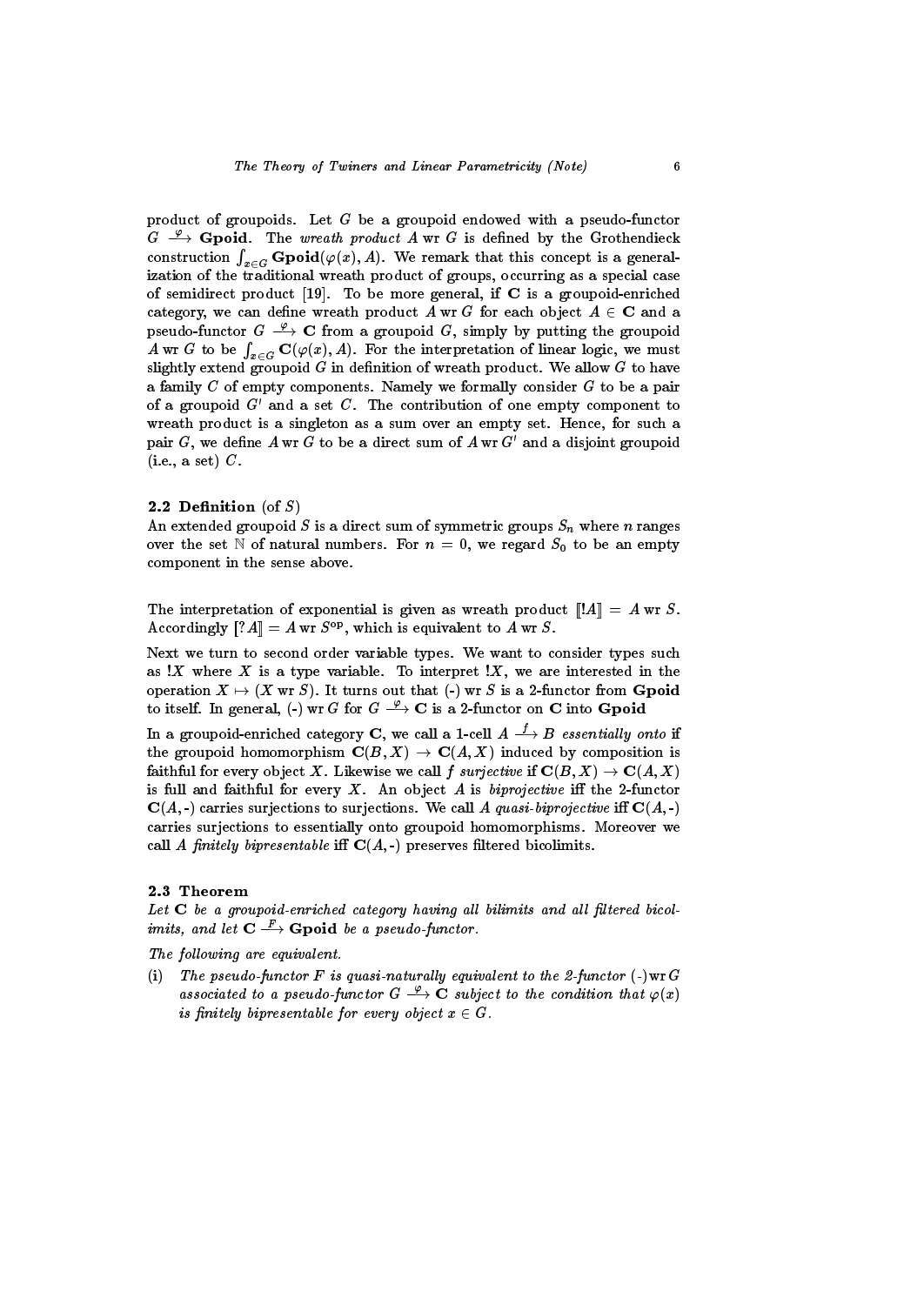- $(i)$  The pseudo-functor  $F$  preserves filtered bicolimits and bipullbacks.
- (iii) For each object  $(A, x)$  of the Grothendieck construction  $\mathrm{Gr}(F)$ , the slice groupoid-enriched category  $\mathrm{Gr}(F)/(A,x)$  has a biinitial object  $(Z, c) \longrightarrow$  $(A, x)$  where Z is finitely bipresentable.

### 2.4 Definition

Let  $C$  be a groupoid-enriched category having all bilimits and all filtered bicolimits.

A twiner on C is a pseudo-functor  $C \longrightarrow G$  boid satisfying one of the equivalent conditions in the preceding theorem. A twiner is called *discrete* iff it carries surjections to surjections. A twiner is called quasi-discrete iff it carries surjections to essentially onto groupoid homomorphisms.

A twiner (-) wr G for  $G \stackrel{\varphi}{\longrightarrow} \mathbf{C}$  is discrete iff all  $\varphi(x)$  are biprojective. It is quasi-discrete iff all  $\varphi(x)$  are quasi-biprojective.

Now we give the interpretation of types and terms having type variables in linear logic. A type  $F(X_1, X_2, \ldots, X_n)$  with  $n$  type variables is interpreted as a discrete twiner on Gpoid. Moreover a term of type  $F(\bm{X}_1,\bm{X}_2,\ldots,\bm{X}_n)$  is interpreted as a quasi-discrete twiner on the Grothendieck construction  $\mathrm{Gr}(F)$ . To  $\operatorname{Gr}(F) \stackrel{t}{\longrightarrow} \mathbf{Gpoid}$  and a groupoid A, we can associate a  $FA$ -groupoid  $t_A$  by definition  $t_A[x] := t(A,x)$ .

For a later use, we note that a twiner extends to operations on biprofunctors. If F is a twiner on Gpoid and  $M : A \longrightarrow B$  is a biprofunctor, we can associate  $F_{bipro}M : FA \rightarrow FB$ . In fact, M corresponds to a span  $S_M$  over A and B.<br>So we simply define  $F_{bipro}M$  to correspond to  $F(S_M)$  over FA and FB. In the sequel, we write simply  $FM$  instead of cumbersome  $F_{bipro}M$ .

Finally we must give the interpretation of second order quantied types. Indeed we give two interpretations. The first one stated here is based on the observations summarized so far. Later we provide with more elaborate construction so that the model enjoys the principle of linear parametricity. Let  $B_{ab}$ (Gpoid) be the 2-groupoid of all quasi-biprojective, finitely bipresentable groupoids, all equivalences between such groupoids, and all natural isomorphisms. We note that every quasi-biprojective groupoid is equivalent to a direct sum of free groups. The 2-groupoid  $B_{ab}$  (Gpoid) is actually biequivalent to a groupoid, as a consequence of the fact that all free groups have trivial centers. For each discrete twiner F on Gpoid, we define groupoid  $\pi F$  by

$$
\pi F \,\,=\,\, \textstyle\int_{X \,\in\, B_{\,qb}(\mathbf{G_{\,}\mathbf{poid})}} F(X).
$$

Then the interpretation of second order quantified types is given as  $[[\forall X. F(X)]]$  $\pi = \pi F$ . Now we have obtained the first model of second order linear logic.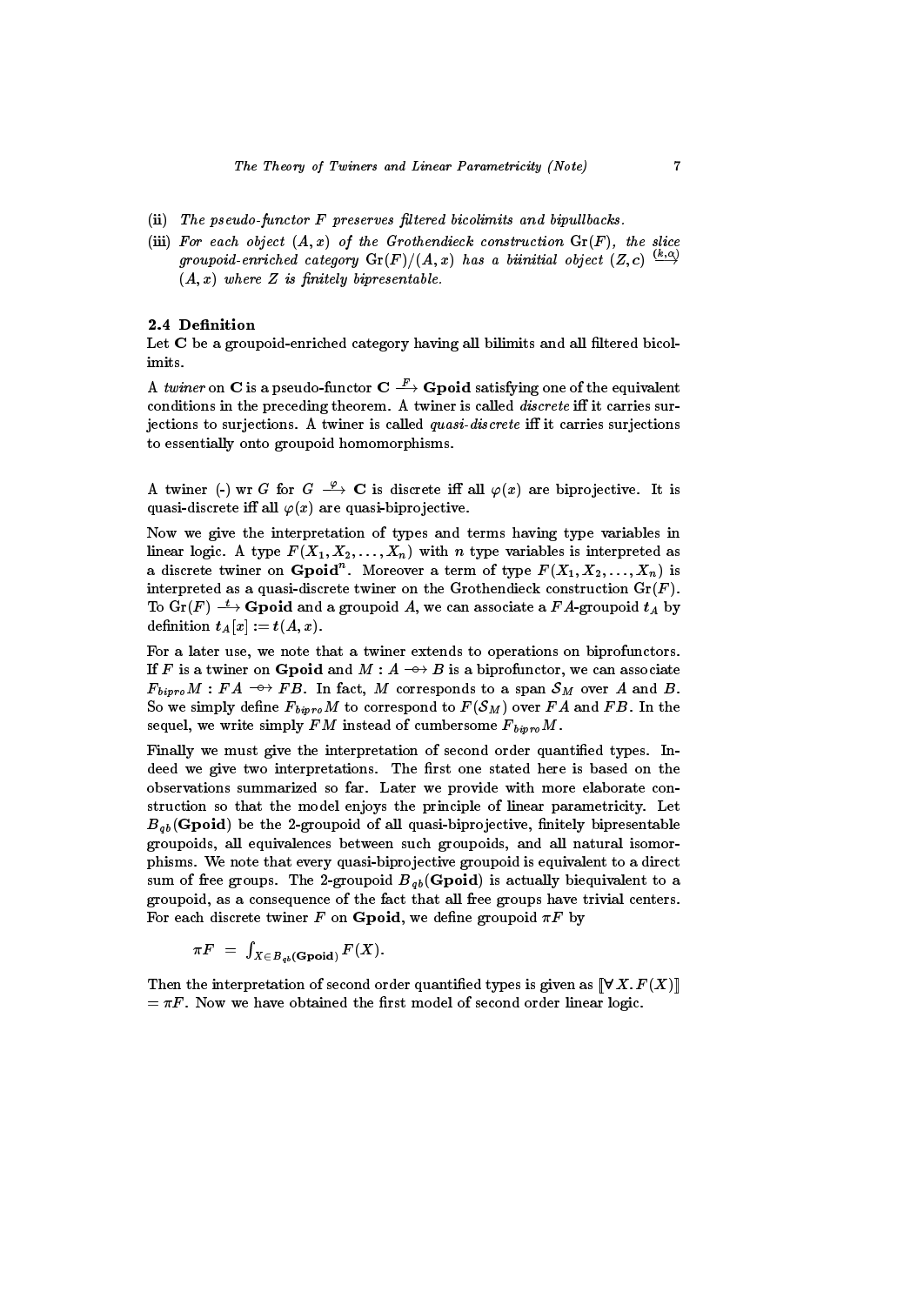The interpretation above gives a sound model of second order linear logic.

### $\bf{3}$ Linear Parametricity and Recursive Types

We truncate the first model to the one satisfying linear parametricity. First we introduce a linear dependent type theory with realizability semantics informally. Types are identified with groupoids and terms of type A are objects of groupoidenriched category Gpoid<sup>--</sup>. The only logical connective we are concerned with is the linear first order universal quantification  $(\forall x : A)\varphi(x)$ . As an atomic formula, we take equality predicate  $t =_A u$  for each type A. We interpret each formula as a groupoid. For equality, the formula  $t =_A u$  is interpreted as the groupoid

$$
\langle u|t\rangle:=\int_{x\in A}\overline{u[x]}t[x]
$$

where the concatenation is an abbreviation of direct product of two groupoids. We note that there is an embedding  $A^{\vee} \rightarrow G$  poid carrying x to the Agroupoid denoted by  $\{\bar{x}\}\$  which carries  $a \in A$  to the discrete groupoid  $A(x, a)$ . For interpretation of linear quantifier, if  $\varphi(x)$  is interpreted as  $F : G$ poid<sup>A</sup>  $\rightarrow$ **Gpoid**, then the formula  $(\forall x : A)\varphi(x)$  is interpreted by the Grothendieck construction  $\int_{x \in A} F\{\bar{x}\}$ . In particular, equality  $t =_{\perp} u$  for type  $\perp$  (that is, a singleton 1) is interpreted by  $u^{op} \times t$ . Then  $t =_A u$  may be regarded as an  $\text{acronym of } (\forall \, x : A^\perp) (tx = _\perp u x).$ 

So far linearity does not come on the scene yet. It involves the witness relation  $s \vDash \varphi$  we introduce below, read as s witnesses  $\varphi$ . Here s is an A-groupoid if the formula  $\varphi$  is interpreted by groupoid A. For equality predicate,  $s \models (t = \perp u)$  iff  $s$  is an identity biprofunctor from  $u$  into  $t$ . For the linear quantifier, the witness  ${\rm relation} \,\, s \vDash (\forall \, x\, : A)\varphi(x) \,\, {\rm holds} \,\, {\rm for} \,\, {\rm an} \,\, (\int_{x \in A} F\{\bar x\}) \textrm{-groupoid} \,\, s \,\, {\rm iff} \,\, su \vDash Fu \,\, {\rm holds}$ for every  $u \in \mathbf{Gpol}$ . Here an  $Fu\text{-group}$  and su is defined as

$$
su[y] \,\, = \,\, \iint_{x \in A, \, c \in F\{\bar x\}} s[x, c] \int_{k \in u[x]} Fu(F k(c), y)
$$

for y in the groupoid F u. We note  $u|x|$  equals G poid  $(\{x\}, u)$ . So F k is a groupoid homomorphism from  $F\{\bar{x}\}\$ into Fu. We emphasize that linearlity involves witnesses only. There may be several occurrences of  $x$  in the linearly quantified formula  $(\forall x : A)\varphi(x)$ , including the case of null occurrence. The null case, say  $(\forall x : A)B$ , is written linear implication  $A \multimap B$ .

A (binary) linear predicate between types A and B is a predicate  $P(x, y)$  for x : A and y : B, endowed with its interpretation as a biprofunctor  $M : A \longrightarrow B$ and witness relation  $s \in P(t, u)$  for each pair of t and t'. Here s is a  $\langle u | M | t \rangle$ groupoid, where  $\langle u|M|t\rangle$  is defined to be  $\iint_{x\in A, y\in B} u[y] M[\overline{x}, y] t[x].$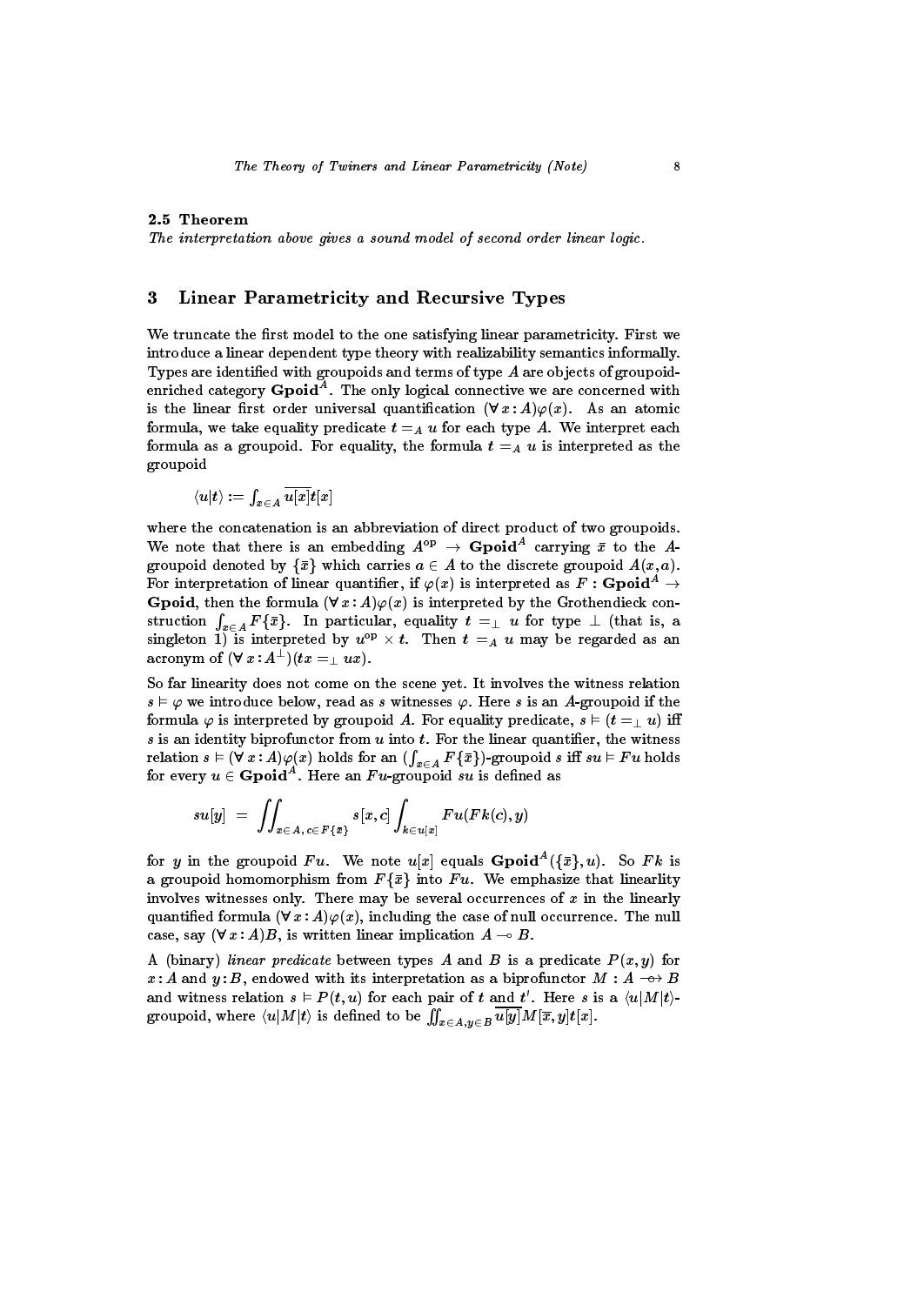Example: (i)  $x =_A y$  is a linear predicate between A and A. It is interpreted as an identity biprofunctor, and witness relation has been defined above.

(ii) If R and S are linear predicates interpreted by biprofunctors  $M : A \rightarrow A'$ and  $N: B \dashrightarrow B',$  then  $R \otimes_0 S$  is a binary predicate between  $A \otimes B$  and  $A' \otimes B'.$ Its interpretation is  $M \otimes N$  defined as  $(M \otimes N)[\bar{x}, \bar{y}, x', y'] := M[\bar{x}, x'|N[y, y']$ . Witness relation is defined to hold for  $r \otimes s \vDash R(t,t') \otimes S(u,u')$  iff both  $r \vDash R(t,t')$ and  $s \models S(u, u')$  hold.

(iii) If R is a linear predicate between A and A', the dual  $R^{\perp}$  between  $A^{\text{op}}$  and  $A^{\prime\,op}$  is defined. We regard

$$
R^\perp(t,t') \;\; = \;\; (\forall \, x:A)(\forall \, x': A') \; (R(x,x') \multimap (tx =_\perp t'x')),
$$

from which its interpretation and witness relation are induced.

### 3.1 Definition

A factual predicate is a linear predicate R satisfying that  $s \in R(t, t')$  iff  $s \in$  $R^{\perp\perp}(t, t').$ 

As a basic observation, the double dual  $R^{\perp\perp}$  is a factual predicate for every linear predicate R. Using this observation, we associate factual predicates  $F(R)$ to each type  $F(X)$  with a type variable X and each factual predicate R. We have given a linear predicate  $R \otimes_0 S$  in the examples above. Likewise we can define linear predicates  $R \& 0$  S and  $!_0R$  in a straightforward way. Definition of  $\forall_0 Y. F(R, Y)$  is more complicated, and we omit it here. These predicates with suffix 0 are not factual. So we define as follows:

$$
\begin{array}{lcl} F(R) \,\, ^{\mathcal{R}} \, G(R) & = & (F(R)^{\perp} \otimes _0 G(R)^{\perp})^{\perp} \\ F(R) \otimes G(R) & = & (F(R)^{\perp} \,\, ^{\mathcal{R}} \, G(R)^{\perp})^{\perp} \\ F(R) \oplus G(R) & = & (F(R)^{\perp} \,\, ^{\mathcal{L}} \, \alpha \, G(R)^{\perp})^{\perp} \\ F(R) \,\, & \mathcal{L} \, G(R) & = & (F(R)^{\perp} \oplus G(R)^{\perp})^{\perp} \\ ?F(R) & = & (!_{0}F(R)^{\perp})^{\perp} \\ !F(R) & = & (?F(R)^{\perp})^{\perp} \\ \exists \, Y_{\cdot} \, G(R,Y) & = & ( \exists \, Y_{\cdot} \, G(R,Y)^{\perp})^{\perp} \\ \forall \, Y_{\cdot} \, G(R,Y) & = & ( \exists \, Y_{\cdot} \, G(R,Y)^{\perp})^{\perp} \\ \end{array}
$$

If a linear predicate R is interpreted by  $M : A \longrightarrow B$ , then  $F(R)$  is interpreted by the biprofunctor FM.

We extend a twiner t on  $\mathrm{Gr}(F)$  to operations on biprofunctors, as a twiner  $F$ on Gpoid extends to  $F_{bipro}M = FM$ . For each biprofunctor  $M : A \rightarrow B$ , we want to define a  $\langle t_B|FM|t_A\rangle$ -groupoid  $t_M$ . In terms of spans, the groupoid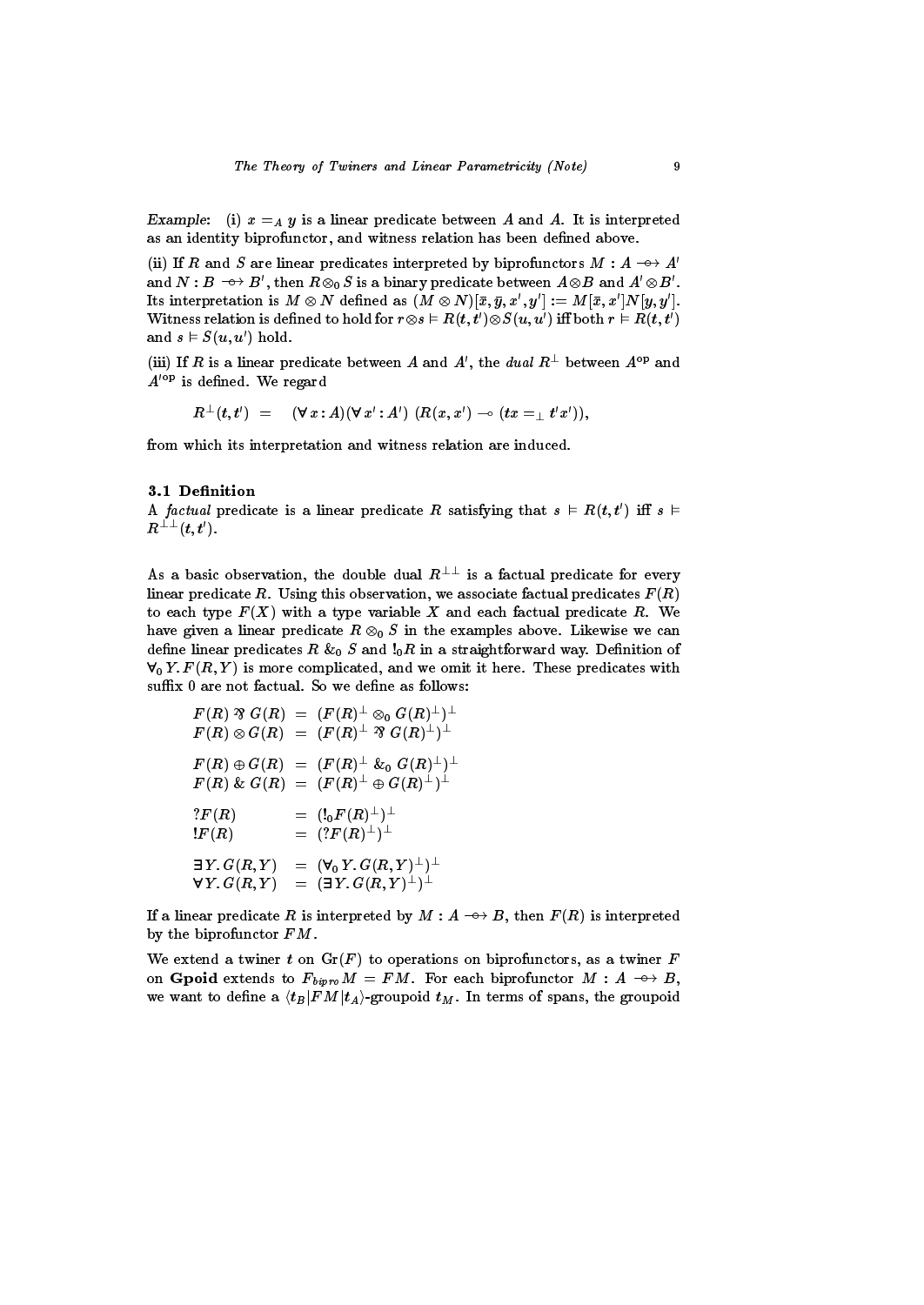$\langle B|F M|i_A\rangle$  corresponds to bipullback  $TA\times_{FA}F$  of  $M\times_{FB}TB$  where by convention  $t_A \in \mathbf{Gpol}^{FA}$  corresponds to a groupoid  $T_A$  over  $FA$  and so on. Then  $\iota_M$  is defined to correspond  $\iota_{S_M}$  factoring through  $\iota_A \times_{FA} \iota_{\mathcal{O}_M} \times_{FB} \iota_B$ .

### 3.2 Definition

Let t be a quasi-discrete twiner on  $\mathrm{Gr}(F)$  where F is a discrete twiner on **Gpoid**.

t is linearly parametric iff witness relation  $t_M \text{ }\vDash F(R)(t_A, t_B)$  holds for every factual linear predicate R interpreted by  $M : A \longrightarrow B$ .

We recall that a twiner is equivalent to a 2-functor given as wreath product. It has the shape (-) wr G =  $\int_{z\in G} h^{\varphi(z)}$  where  $h^{\varphi(z)}$  is the representable 2-functor  $h^{\varphi(z)}(A,x) = \text{Gr}(F)(\varphi(z), \tilde{A}, x)$ . The following is our main lemma towards the principle of linear parametricity.

### 3.3 Lemma

Let t be a quasi-discrete twiner on  $\mathrm{Gr}(F),$  given as wreath product  $\int_{z\in G} h^{\varphi(z)}.$ 

Then t is linearly parametric iff a representable 2-functor  $h^{\varphi(z)}$  is linear parametric for every object  $z \in G$ .

We define  $\pi^P F$  be the full subgroupoid of  $\pi F$  of all objects  $(Z, c)$  satisfying that the representable 2-functor  $Gr(F)((Z, c), \cdot)$  is linearly parametric. With this lamme, a quasi-discrete twiner (-) wr G induced by  $G \stackrel{\varphi}{\longrightarrow} \mathrm{Gr}(F)$  is linearly parametric iff the image of  $\varphi$  is contained in  $\pi^P F$ . Now we define the second model of second order linear logic simply by changing the interpretation of quantifier. We interpret  $\forall X. F(X)$  by  $\pi^P F$ . We can verify that the interpretation of every term is actually linearly parametric, that is:

### 3.4 Theorem

The second interpretation given above provides <sup>a</sup> sound model of second order linear logic.

An advantage of our linearly parametric model to earlier models satisfying full parametricity is that we can have fixed-point operator, which is needed to interpret recursive programmes.

### 3.5 Theorem

we have a linearly parametric important completions and the signal completion of the completion of the second completion of the second completion of the second completion of the second completion of the second completion o  $X) \multimap X.$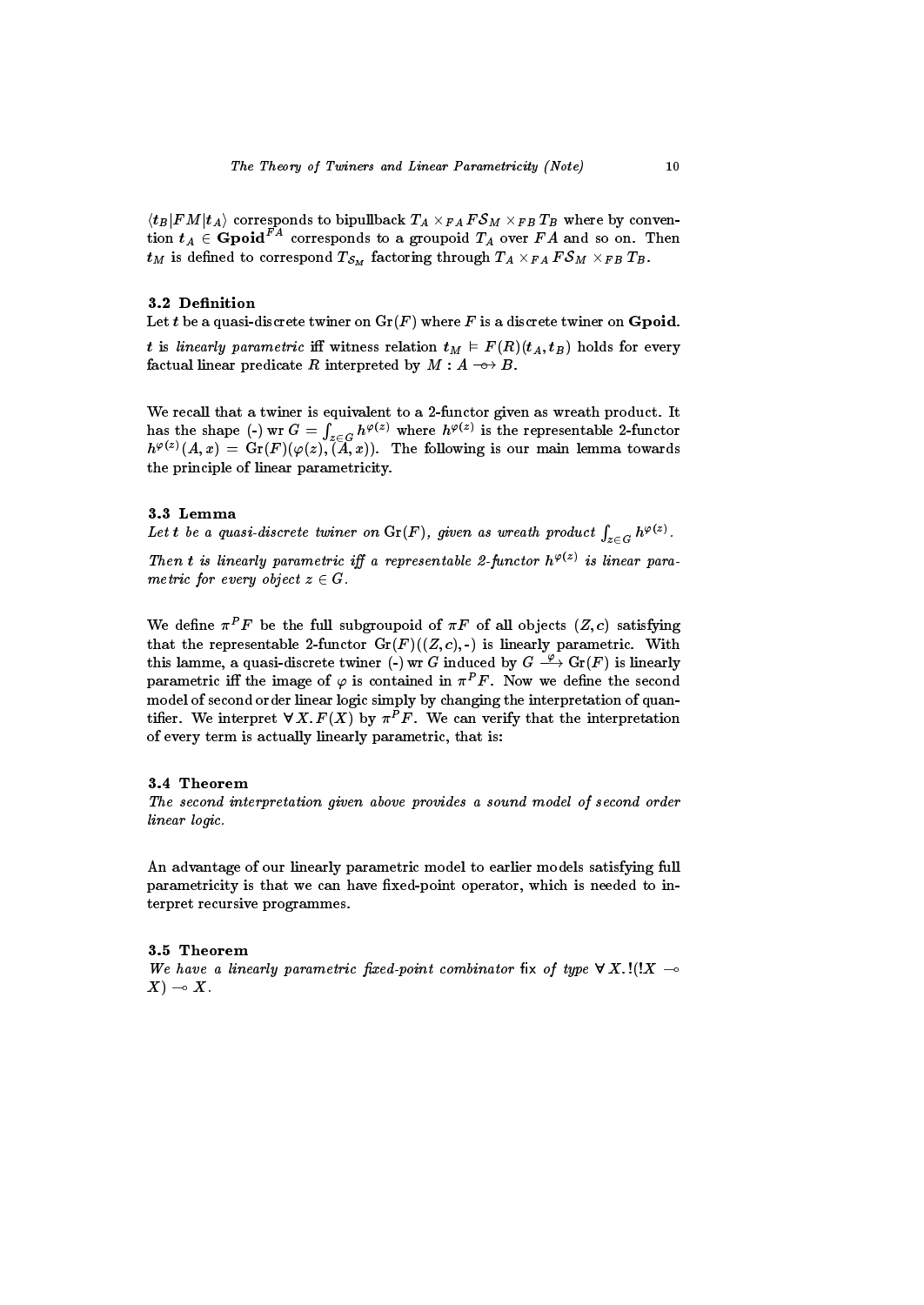We can represent recursive types in the linearly parametric second model as follows. Let  $F(X)$  be a type where X may occur both positively and negatively. Separating positive occurrences  $X^+$  and negative occurrences  $X^-$  , we may write  $F(X^-, X^+)$ . We define two types A and B as

$$
\begin{array}{l}A \ = \ \exists \, X, Y. \, !(X \multimap F(Y, X)) \otimes !(F(X, Y) \multimap Y) \otimes X \\B \ = \ \forall \, X, Y. \, !(X \multimap F(Y, X)) \otimes !(F(X, Y) \multimap Y) \multimap Y. \end{array}
$$

Then we can verify that  $B \cong F(A, B)$  and  $A \cong F(B, A)$ . The proof simulates that of representation of initial algebras and final coalgebras under full parametricity. Moreover  $A \cong B$  holds in the linearly parametric model, as a consequence of the existence of the fixed-point combinator fix. Thus the following holds:

### 3.6 Theorem

Suppose that groupoids A and B are given as above.

Then  $A \cong F(A)$  holds in the linearly parametric model of twiners. Namely A gives an encounty of recursive type rec  $\mathbf{A}$ .  $\mathbf{F}(\mathbf{A})$  in the framework of second order linear logic augmented with a fixed-point combinator.

### References

- [1] M. Abadi and L. Cardelli, A theory of primitive objects, Second-order systems, Sci. Computer Programming  $25$  (1995) 81-116.
- [2] M. Barr and C. Wells, Category Theory for Computing Science, Prentice-Hall International Series in Computer Science, (Prentice-Hall, 1990).
- [3] J. Bénabou, Introduction to bicategories, in: Reports of the Midwest Category Seminar, (Springer, 1967) pp.  $1-77$ .
- [4] R. S. Bird, Functional algorithm design, Sci. Computer Programming <sup>26</sup> (1996)  $15{-}31.$
- [5] J.-Y. Girard, Linear logic, Theoretical Computer Sci. 50 (1987) 1-101.
- [6] J.-Y. Girard, Normal functors, power series and  $\lambda$ -calculus, Ann. Pure Applied Logic 37 (1988) 129-177.
- [7] C. A. Gunter, Semantics of Programming Languages. Structures and Techniques, Foundations of Computing Series, (MIT Press, 1992).
- [8] R. Hasegawa, Categorical data types in parametric polymorphism, Mathematical Structures in Computer Science 4 (1994) 71-109.
- [9] R. Hasegawa, Relational limits in general polymorphism, Publications of Research Institute for Mathematical Sciences 30  $(1994)$  535-576.
- [10] R. Hasegawa, A logical aspect of parametric polymorphism, in: Computer Science Logic, 9th International Workshop CSL'95, H. K. Büning, ed., Paderborn, Germany, 1995, Lecture Notes in Computer Science 1092, (Springer, 1995) pp. 291-307.